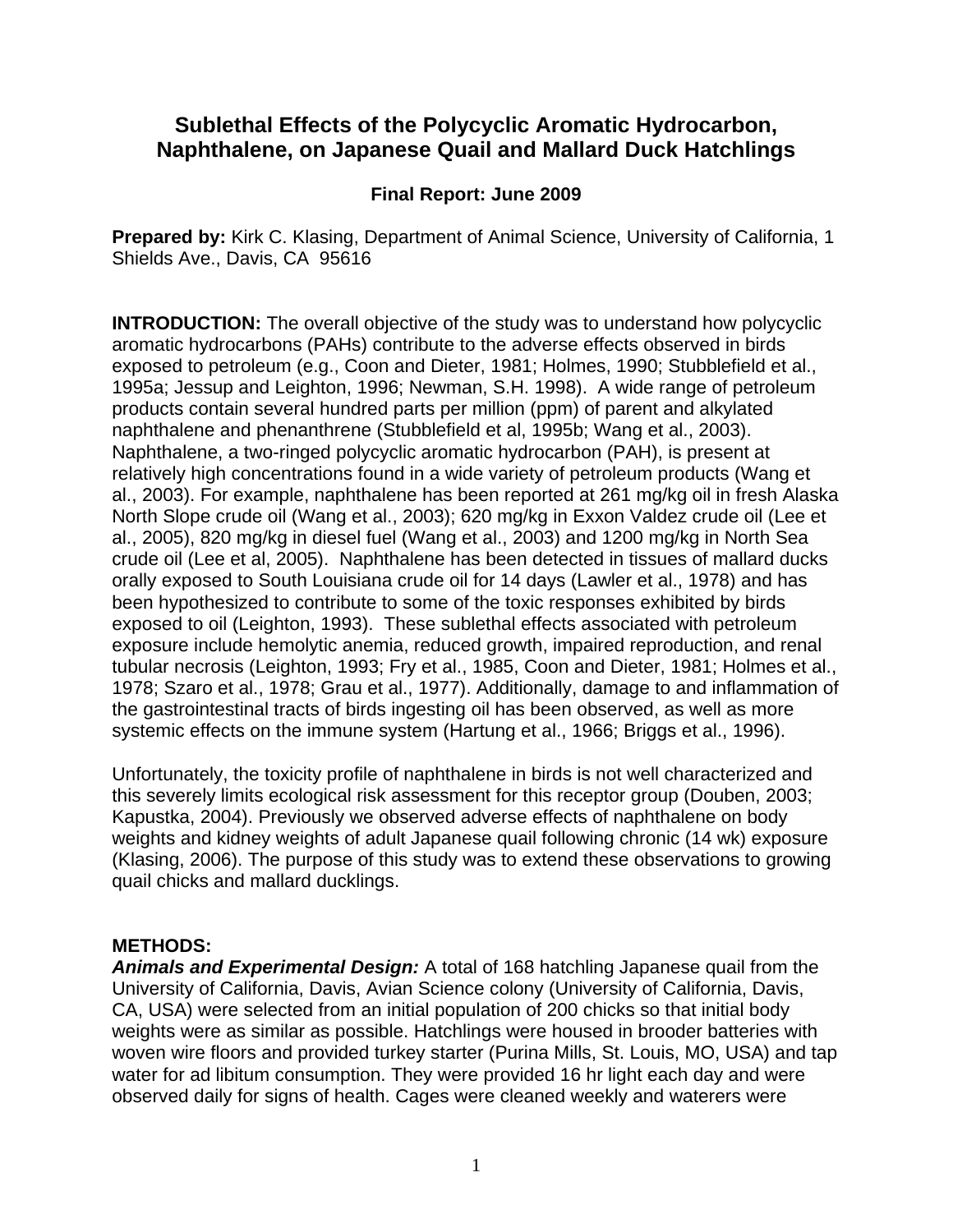cleaned daily. Experimental diets consisted of ground turkey starter with 0, 50, 100, 200, 400, or 800 mg/kg of naphthalene (Concentrations measured on the last of each experiment are shown in Appendix 1). Four pens were randomly assigned to each treatment level. Due to the volatile nature of naphthalene, feed was added to each pen every day and extra feed was stored in airtight plastic bags and refrigerated. Bird and feed weights were taken on days 3, 6, 10 and 14. On day 14, birds were fasted for three hrs and then bled from their vena cava. Blood from all chicks in a pen was pooled. Birds were killed with  $CO<sub>2</sub>$  and organs (liver, spleen, intestines, kidney, thymus and bursa) were carefully dissected free of facia as part of an autopsy to determine signs of gross pathology. Pooled tissues from each pen were blotted free of blood and weighed. Tissues from one bird randomly selected from each pen were placed in buffered formalin (pH 7.0) for histological evaluation. Intestinal segments (1.5 cm in length) were taken from the mid-point of the duodenum, flushed with saline to remove digesta and preserved in formalin.

One day old mallard ducklings were obtained from a commercial supplier. A total of 90 ducklings were selected from a population of 120 so that initial body weights were as similar a possible. Husbandry and experimental design were identical as described for quail with the exception that each of the 3 pens contained 5 individuals.

**Hematology.** Packed cell volume was determined by the microhematocrit method. Total erythrocyte count and total leukocytes were determined using a hemocytometer. For differential leukocyte count, freshly prepared blood smears were stained with Wright's stain and cell types were identified based on morphology. Hemoglobin concentrations were determined by the cynamethemoglobin method, using Drabkin's solution.

*Clinical chemistry.* Clinical chemistry parameters were determined using an autoanalyzer (Beckman Instruments, Fullerton , CA), according to the instructions of the manufacturer.

*Acute phase proteins.* Plasma haptoglobin was measured according to manufacturer instructions, using a commercial kit (Phase Haptoglobin kit, Tridelta Diagnostics, TP801). Plasma α-1 glycoprotein was determined by rocket gel electrophoresis. Plasma concentrations of the acute phase protein lysozyme were assayed by measuring the rate of lysis of the bacteria *Micrococcus lysodeikticus* as indicated by a decrease in opacity measured with a microplate reader.

*Histopathology.* Fixed organ samples were embedded with paraffin, sectioned, mounted and stained with hematoxylin-eosin by a commercial laboratory (Idexx Laboratories, West Sacramento, CA). Three sections per tissue were evaluated for histopathology including presence of necrosis, inflammation, cellularity, and presence of inclusion bodies. Severity of necrosis or inflammation was scored from 0 to 4. Leukocytic infiltration and inclusion bodies were quantified using Image-Pro-Plus analysis software for the PC (Media Cybernetics, Del Mar, CA).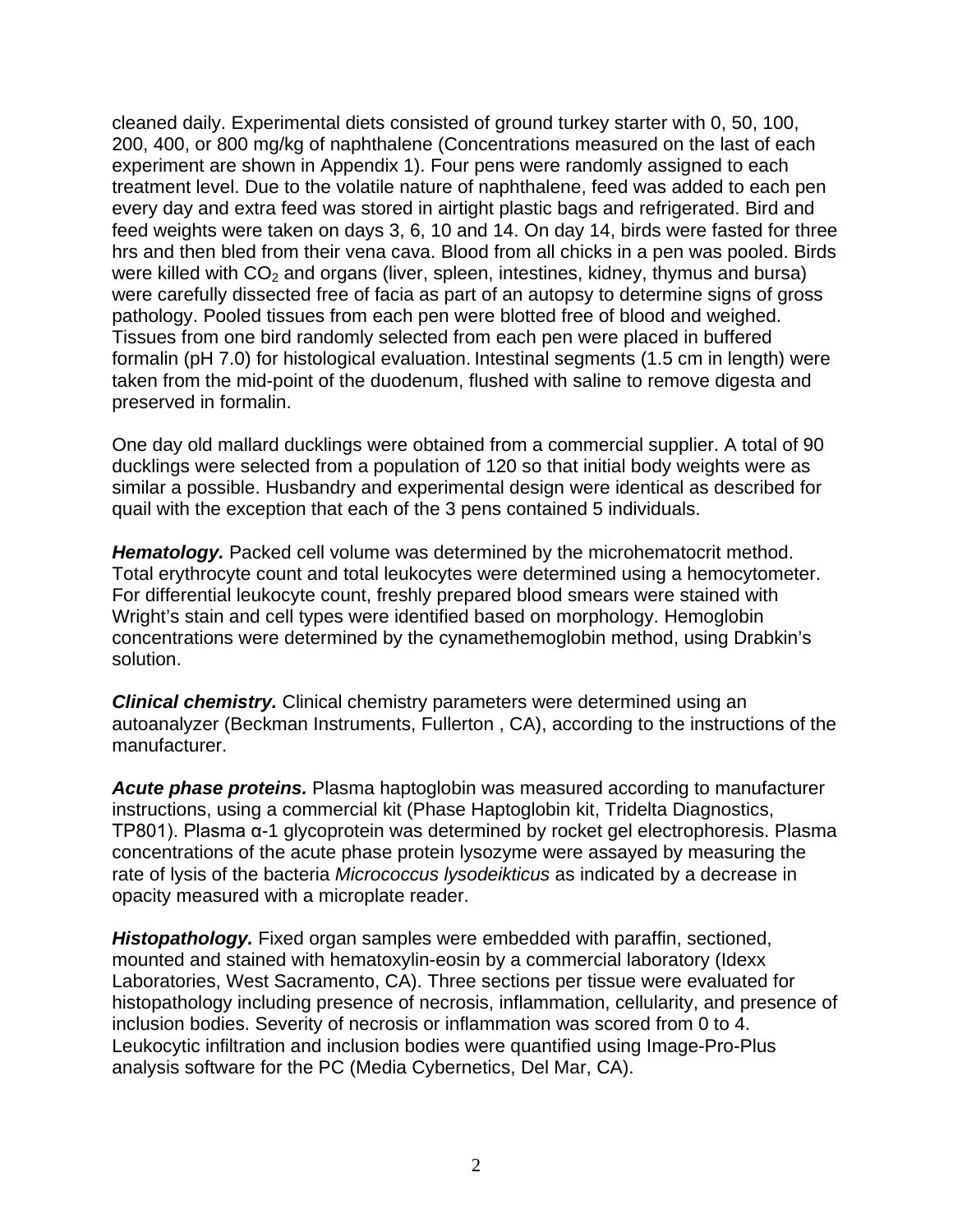Duodenal samples were evaluated for the following: thickness of the lamina propria; villous height from the base of the lamina propria to the apex of the villus; villous width at its midpoint; and crypt depth between adjacent villi. Morphometric data were collected on 10 different villi per bird on each of two different serial sections. Measurements were made and analyzed by computer-aided light microscopic analysis at magnifications between 10 and 100X using Image-Pro-Plus analysis software. The number of leukocytes in 10 villi per slide and the number of leukocytes in the lamina propria underneath and within these 10 villi were enumerated. Assessments were made only on cleanly sectioned and perpendicular villi.

**Statistics.** Data were checked for homogeneity of variance and then analyzed by ANOVA with Tukey's means comparisons using JMP (SAS Inc, Carey NC). Qualitative data from autopsy and from histopathology were analyzed by Chi-square using JMP.

### **RESULTS:**

*Growth and Intake.* There was not an effect of naphthalene at any level on the rate of growth, feed intake, or conversion of feed into body weight gain of quail chicks (Table 1) or mallard ducklings (Table 2).

| Level<br>(mg/kg) | Gain<br>(g/c/d) | Intake<br>(g/c/d) | Efficiency* |
|------------------|-----------------|-------------------|-------------|
| 0                | 3.26            | 6.66              | 0.49        |
| 50               | 3.29            | 6.44              | 0.51        |
| 100              | 3.29            | 6.57              | 0.5         |
| 200              | 3.32            | 6.78              | 0.49        |
| 400              | 3.27            | 6.54              | 0.5         |
| 800              | 3.24            | 6.61              | 0.49        |
| <b>SEM</b>       | 1.4             | 3.6               | 0.03        |
| P value          | 0.99            | 0.85              | 0.79        |

**Table 1. Effect of Naphthalene on Gain, Feed Intake & Efficiency of Feed Conversionof Japanese Quail (day 14).**

\*Grams of gain in body weight per gram of feed consumed

| Table 2. Effect of Naphthalene on Gain, Feed Intake & Efficiency of Feed |  |
|--------------------------------------------------------------------------|--|
| Conversion of Mallard ducklings (day 14).                                |  |

| Level   | Gain  | Intake | Efficiency  |
|---------|-------|--------|-------------|
| (mg/kg) | q/c/d | q/c/d  | (gain/feed) |
|         | 16.9  | 35.5   | 0.51        |
|         |       |        |             |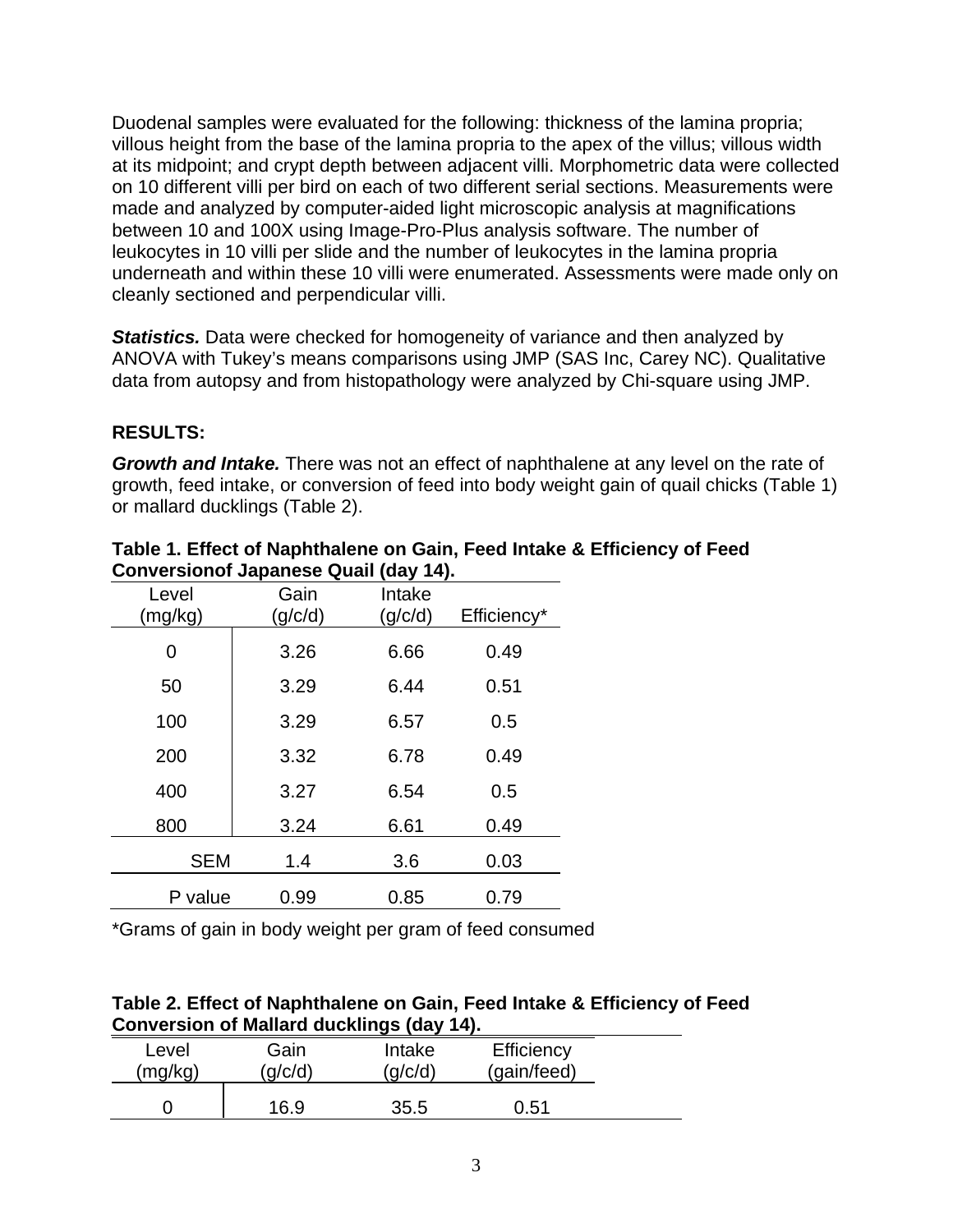| 50         | 15.2 | 31.1 | 0.49 |  |
|------------|------|------|------|--|
| 100        | 15.7 | 32.5 | 0.48 |  |
| 200        | 16.9 | 29.7 | 0.57 |  |
| 400        | 16.5 | 36.5 | 0.46 |  |
| 800        | 14.8 | 34.9 | 0.43 |  |
| <b>SEM</b> | 2.4  | 3.1  | 0.08 |  |
| P value    | 0.93 | 0.64 | 0.84 |  |

\*Grams of gain in body weight per gram of feed consumed

*Organ weights and gross pathology.* There was not an effect of naphthalene at any level on organ sizes relative to bodyweight of quail chicks (Table 3) or mallard ducklings (Table 4). At autopsy, there were no indications of gross pathology of any organ in Japanese quail chicks. Similarly, gross pathology was not detected in mallard ducklings with the exception of a low frequency of congestion of the duodenal mucosa in ducks fed naphthalene but not those fed the control diet. However, this congestion was mild and, even at the highest naphthalene level fed, was found in only 2 of the 15 ducklings in that treatment Table 5).

| Level<br>(mg/kg) | Liver<br><b>Bursa</b> |       | Spleen | Kidney |
|------------------|-----------------------|-------|--------|--------|
| 0                | 2.66                  | 0.09  | 0.087  | 0.12   |
| 50               | 3.00                  | 0.1   | 0.086  | 0.14   |
| 100              | 2.66                  | 0.11  | 0.082  | 0.14   |
| 200              | 2.48                  | 0.10  | 0.091  | 0.14   |
| 400              | 2.53                  | 0.09  | 0.076  | 0.12   |
| 800              | 2.53                  | 0.09  | 0.068  | 0.11   |
| <b>SEM</b>       | 0.19                  | 0.009 | 0.006  | 0.017  |
| P value          | 0.48                  | 0.77  | 0.13   | 0.52   |

**Table 3. Effect of naphthalene on relative organ weights (g/100g body weight) of Japanese quail chicks.**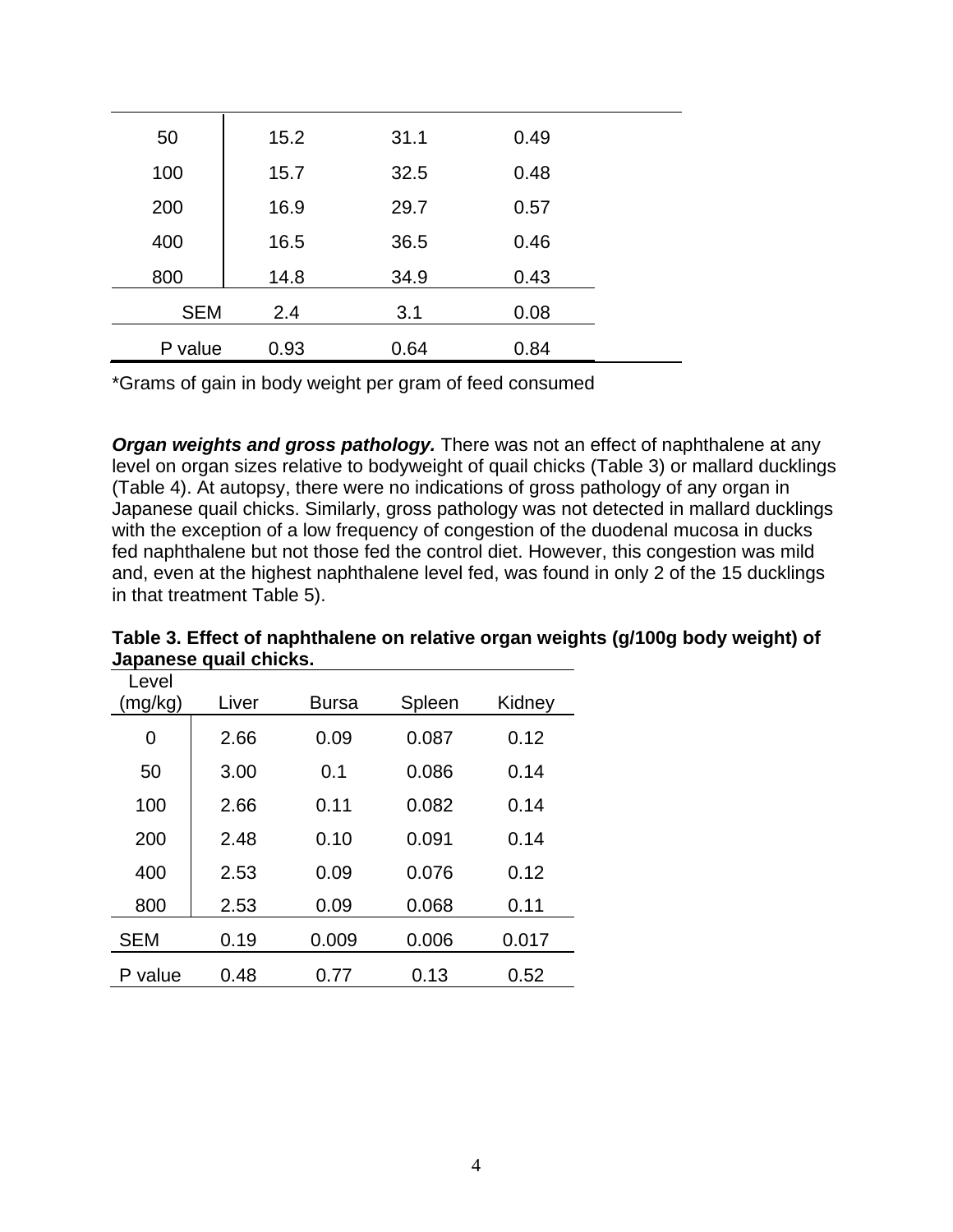| Level<br>(mg/kg) | Liver | <b>Bursa</b> | Spleen | Kidney |
|------------------|-------|--------------|--------|--------|
| $\overline{0}$   | 4.6   | 0.15         | 0.14   | 0.14   |
| 50               | 5.4   | 0.16         | 0.10   | 0.14   |
| 100              | 4.5   | 0.17         | 0.12   | 0.16   |
| 200              | 3.3   | 0.17         | 0.10   | 0.13   |
| 400              | 4.8   | 0.14         | 0.18   | 0.17   |
| 800              | 3.5   | 0.16         | 0.09   | 0.14   |
| <b>SEM</b>       | 0.6   | 0.01         | 0.03   | 0.07   |
| P value          | 0.21  | 0.78         | 0.24   | 0.83   |

**Table 4. Effect of naphthalene on relative organ weights (g/100g body weight) of mallard ducklings.** 

|            | Table 5. Effect of naphthalene on congestion of the duodenal mucosa of mallard |
|------------|--------------------------------------------------------------------------------|
| ducklings. |                                                                                |

| Level   | Number of birds |         |
|---------|-----------------|---------|
| (mg/kg) | (n=15)          |         |
| ი       |                 |         |
| 50      |                 |         |
| 100     |                 |         |
| 200     | 2               |         |
| 400     |                 |         |
| 800     | 2               |         |
|         | .<br>.          | $\cdot$ |

Treatment differences were not significant (P=0.24)

*Blood characteristics.* In Japanese quail chicks, naphthalene at 800 mg/kg significantly decreased the hematocrit levels relative to control chicks (Table 6). Relative to chicks fed the control diet, naphthalene at 400 or 800 mg/kg significantly decreased hemoglobin concentrations.

There was a significant treatment effect on the hematocrit and hemoglobin levels of mallard ducklings (Table 7). Hematocrit level differed between the 100 and 400 mg/kg groups; however, there was no clear dose response relationship in this parameter. Hemoglobin concentrations generally decreased with increasing dietary naphthalene levels and the groups consuming 400 or 800 mg/kg had significantly lower levels than the control group.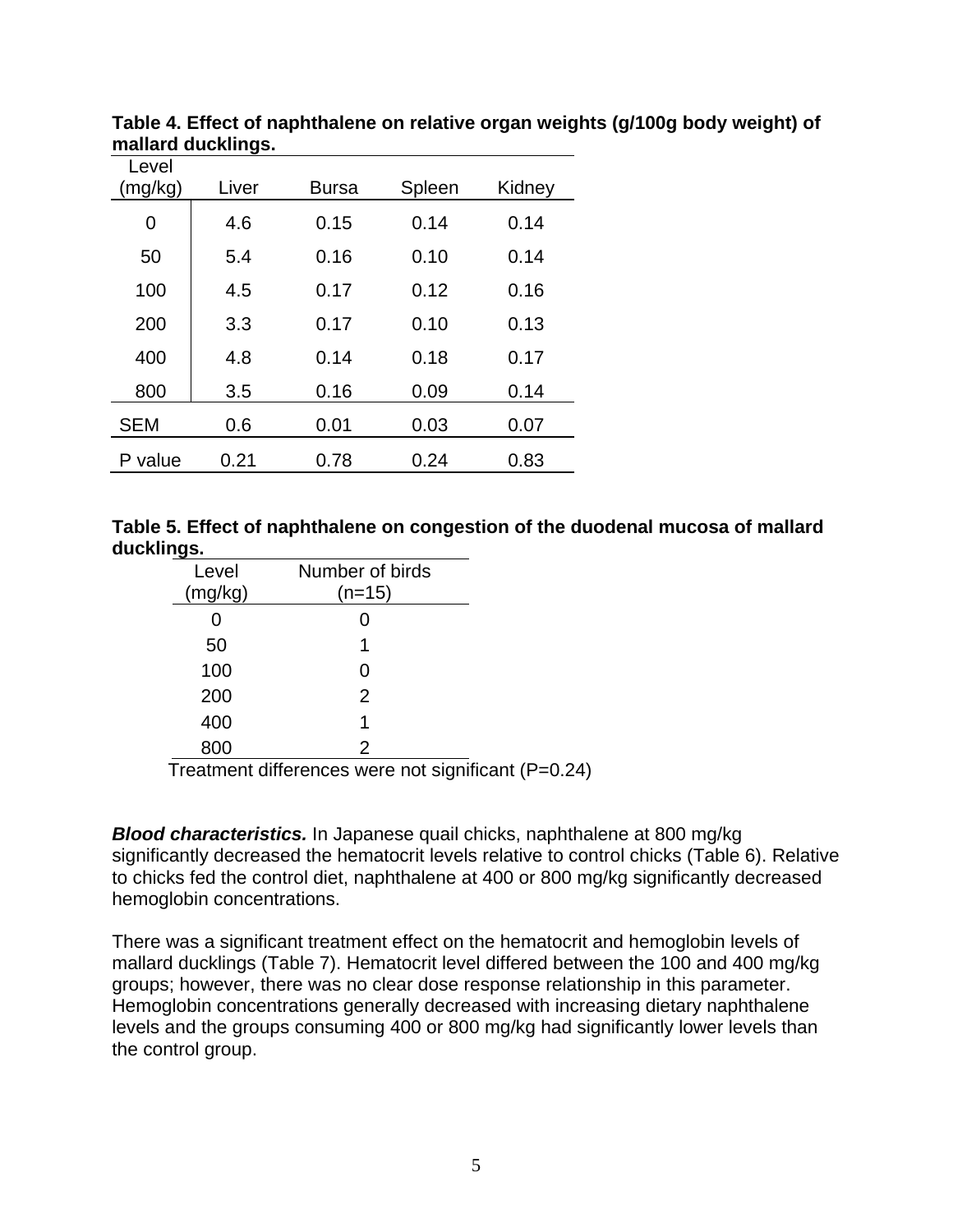In Japanese quail chicks, naphthalene at 100, 200 or 400 mg/kg significantly decreased the relative numbers of heterophils (avian equivalent of neutrophils) compared to control chicks (Table 8). Compared to chicks fed the control diet, naphthalene at 200 or 400 mg/kg significantly decreased the number of lymphocytes. Monocytes, eosinophils and basophils were not affected by naphthalene.

In mallard ducklings, naphthalene did not influence the relative number of any white blood cell (Table 9). Plasma chemistry values and acute phase protein concentrations were not affected (P>0.10) by naphthalene in either species (Tables 10 and 11).

|            | vupunooo quun vinono. |                  |  |  |  |
|------------|-----------------------|------------------|--|--|--|
| Level      | Hematocrit            | Hemoglobin       |  |  |  |
| (mg/kg)    | (%)                   | (g/dl)           |  |  |  |
| 0          | $36.7^{AB}$           | $6.5^B$          |  |  |  |
| 50         | $37.3^{AB}$           | $6.4^{BC}$       |  |  |  |
| 100        | $37.0^{AB}$           | $6.6^B$          |  |  |  |
| 200        | 35.7 <sup>BC</sup>    | $6.0^{AB}$       |  |  |  |
| 400        | $38.0^{A}$            | $5.5^{\text{A}}$ |  |  |  |
| 800        | $34.3^C$              | $5.9^{\rm AC}$   |  |  |  |
| <b>SEM</b> | 0.64                  | 0.2              |  |  |  |
| P value    | 0.02                  | 0.03             |  |  |  |

**Table 6. Effect of naphthalene on the hematocrit and hemoglobin levels of Japanese quail chicks.**

|            | Table 7. Effect of naphthalene on the hematocrit and hemoglobin levels of mallard |
|------------|-----------------------------------------------------------------------------------|
| ducklings. |                                                                                   |

| Level<br>(mg/kg) | Hematocrit<br>$(\% )$ | Hemoglobin<br>(g/dl) |
|------------------|-----------------------|----------------------|
| 0                | $46^{AB}$             | 6.9 <sup>B</sup>     |
| 50               | $51^{AB}$             | 6.7 <sup>ABC</sup>   |
| 100              | $54^A$                | $6.4^{ABC}$          |
| 200              | $52^{AB}$             | $6.8^{\rm BC}$       |
| 400              | 31 <sup>B</sup>       | $5.5^A$              |
| 800              | $41^{AB}$             | $5.9^{AC}$           |
| <b>SEM</b>       | 4.6                   | 0.2                  |
| P value          | 0.04                  | 0.04                 |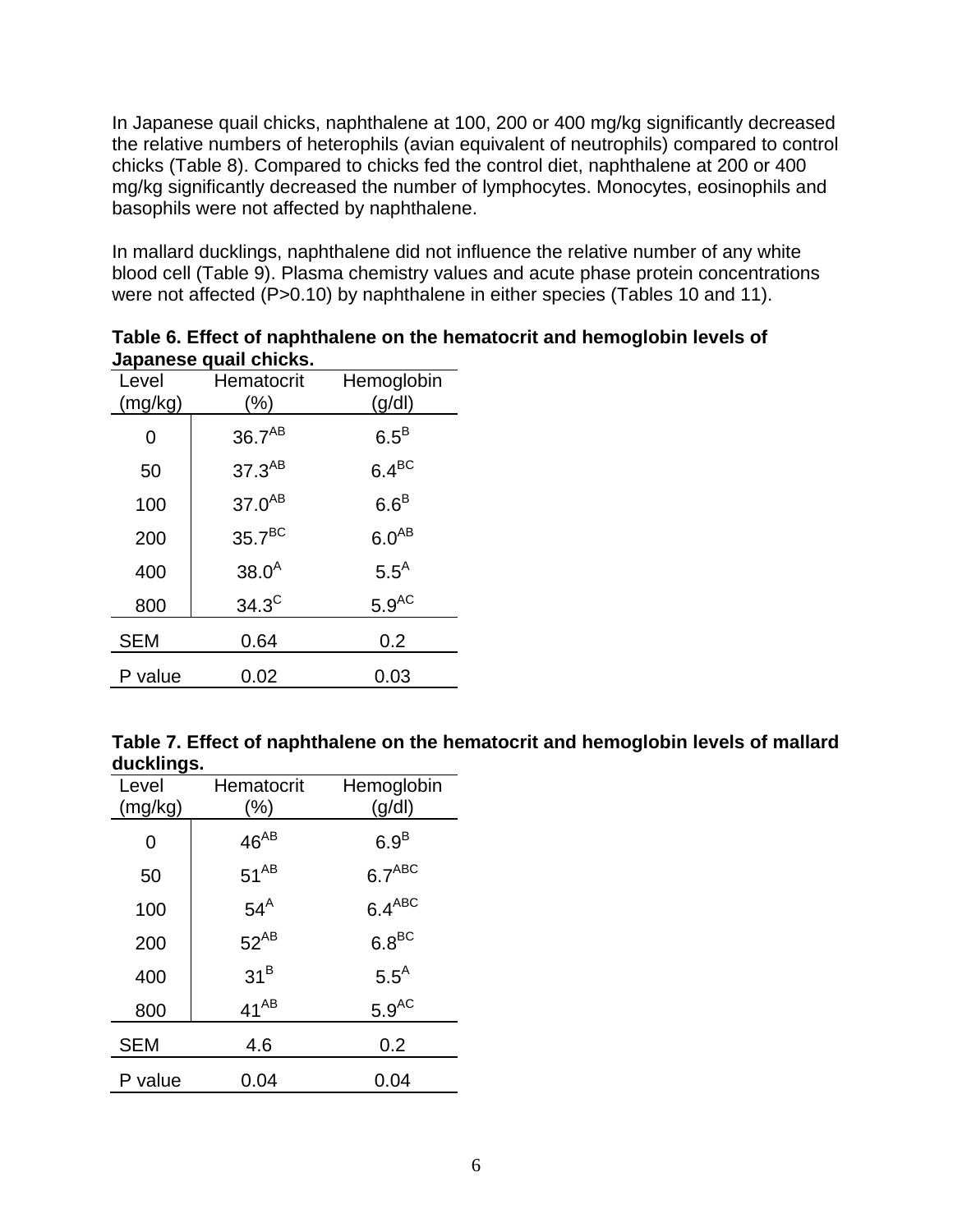| Level       | <b>Heterophils</b> | Lymphocytes        | Monocytes | Eosinophils | <b>Basophils</b> |
|-------------|--------------------|--------------------|-----------|-------------|------------------|
| $\mathbf 0$ | $44.3^{B}$         | $39.0^{A}$         | 7         | 6.3         | 3.3              |
| 50          | 44.3 <sup>B</sup>  | 40.3 <sup>A</sup>  | 5.7       | 5.3         | 4.3              |
| 100         | $57.0^{A}$         | $31.7^{AB}$        | 4.7       | 3.7         | 3                |
| 200         | $64.7^A$           | $17.3^{\circ}$     | 6.3       | 7.3         | 4.3              |
| 400         | 65.3 <sup>A</sup>  | $20.3^{\text{BC}}$ | 4.7       | 7.3         | 2.3              |
| 800         | $53.7^{AB}$        | $32.0^{A}$         | 5.7       | 5.3         | 3.3              |
| <b>SEM</b>  | 4                  | 3.8                | 1.74      | 1.4         | 1.1              |
| P value     | 0.008              | 0.004              | 0.91      | 0.48        | 0.8              |

**Table 8. Effect of naphthalene on white blood cell numbers in the blood of Japanese quail chicks.**

**Table 9. Effect of naphthalene on white blood cell numbers in the blood of mallard ducklings.** 

| Level      | <b>Heterophils</b> | Lymphocytes | <b>Monocytes</b> | <b>Eosinophils</b> | <b>Basophils</b> |
|------------|--------------------|-------------|------------------|--------------------|------------------|
| 0          | 37.9               | 41.6        | 9.3              | 6.2                | 4.9              |
| 50         | 37.5               | 42.9        | 9.1              | 5.8                | 4.6              |
| 100        | 39.5               | 42          | 7.4              | 6.7                | 4.4              |
| 200        | 39.4               | 41.2        | 8.8              | 5.8                | 4.8              |
| 400        | 37                 | 42.3        | 8.6              | 6.7                | 5.4              |
| 800        | 38.2               | 43.4        | 7.7              | 6.1                | 4.6              |
| <b>SEM</b> | 2.9                | 3.1         | 1.3              | 1.8                | 1.3              |
| P value    | 0.44               | 0.91        | 0.18             | 0.79               | 0.81             |

## **Table 10. Plasma chemistry and acute phase protein concentrations in Japanese quail averaged across all treatments.**

| Serum protein (g/dl) | $3.7 + 0.2$   |
|----------------------|---------------|
| Triglycerides (mg/L) | $79 + 6.6$    |
| ALT (IU/L)           | $12.8 + 2.0$  |
| LD (IU/L)            | $422 + 21$    |
| AST (mg/L)           | $501 + 28$    |
| Uric acid (mg/L)     | $8.5 + 1.3$   |
| Albumin (mg/L)       | $1.9 + 0.4$   |
| Haptoglobin (ug/dl)  | $2.4 \pm 0.3$ |
| Lysozyme (mg/ml)     | $13.3 + 2.5$  |

There were no significant (P>0.10) treatment effects on these parameters.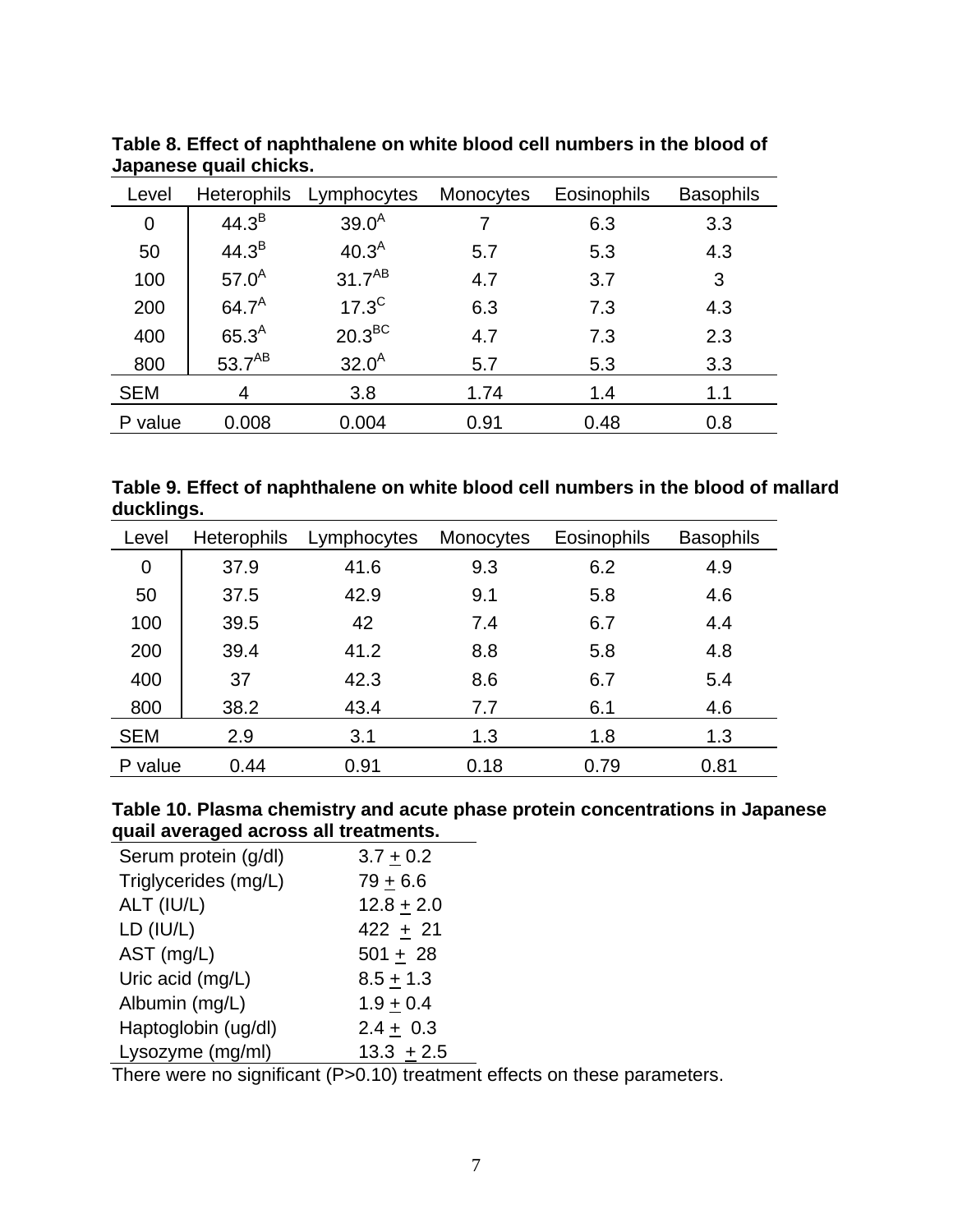**Table 11. Plasma chemistry and acute phase protein concentrations in mallard ducklings averaged across all treatments.**

| Plasma protein (g/dl) | $4.8 + 0.3$  |
|-----------------------|--------------|
| Triglycerides (mg/L)  | $46 + 5.8$   |
| ALT (IU/L)            | $27.5 + 6.9$ |
| AST (IU/L)            | $35 + 5.3$   |
| Na (mmol/L)           | $451 + 5.7$  |
| $K$ (mmol/L)          | $5.9 + 1.2$  |
| CI (mmol/L)           | $102 + 1.4$  |
| Ca (mmol/L)           | $8.5 + 0.2$  |
| iPhoshpate (mg/dl)    | $4.7 + 0.3$  |
| Uric acid (mg/L)      | $8.5 + 1.3$  |
| Albumin (g/dl)        | $2.0 + 0.3$  |
| Haptoglobin (ug/dl)   | $3.8 + 0.4$  |
| Lysozyme (mg/ml)      | $9.6 + 0.9$  |

There were no significant (P>0.10) treatment effects on these parameters.

*Morphometry of duodenal mucosa.* Japanese quail chicks fed 800 mg/kg naphthaline had shorter villi and thicker lamina propria than chicks fed the control diet (Table 12). The lamina propria of chicks fed 800 mg/kg naphthaline contained a greater number of leukocytes than that of control chicks. The number of intra-epithelial lymphocytes was also increased in the chicks fed 800 mg/kg compared to control chicks.

Naphthalene affected the duodenal mucosa of mallard chicks in a manner similar to that in Japanese quail (Table 13). Ducklings fed 800 mg/kg naphthalene had shorter villi with more intra-epithelial lymphocytes and had lamina propria with more leukocytes compared to controls. Ducklings fed 200 mg/kg naphthalene also had shorter villi than controls.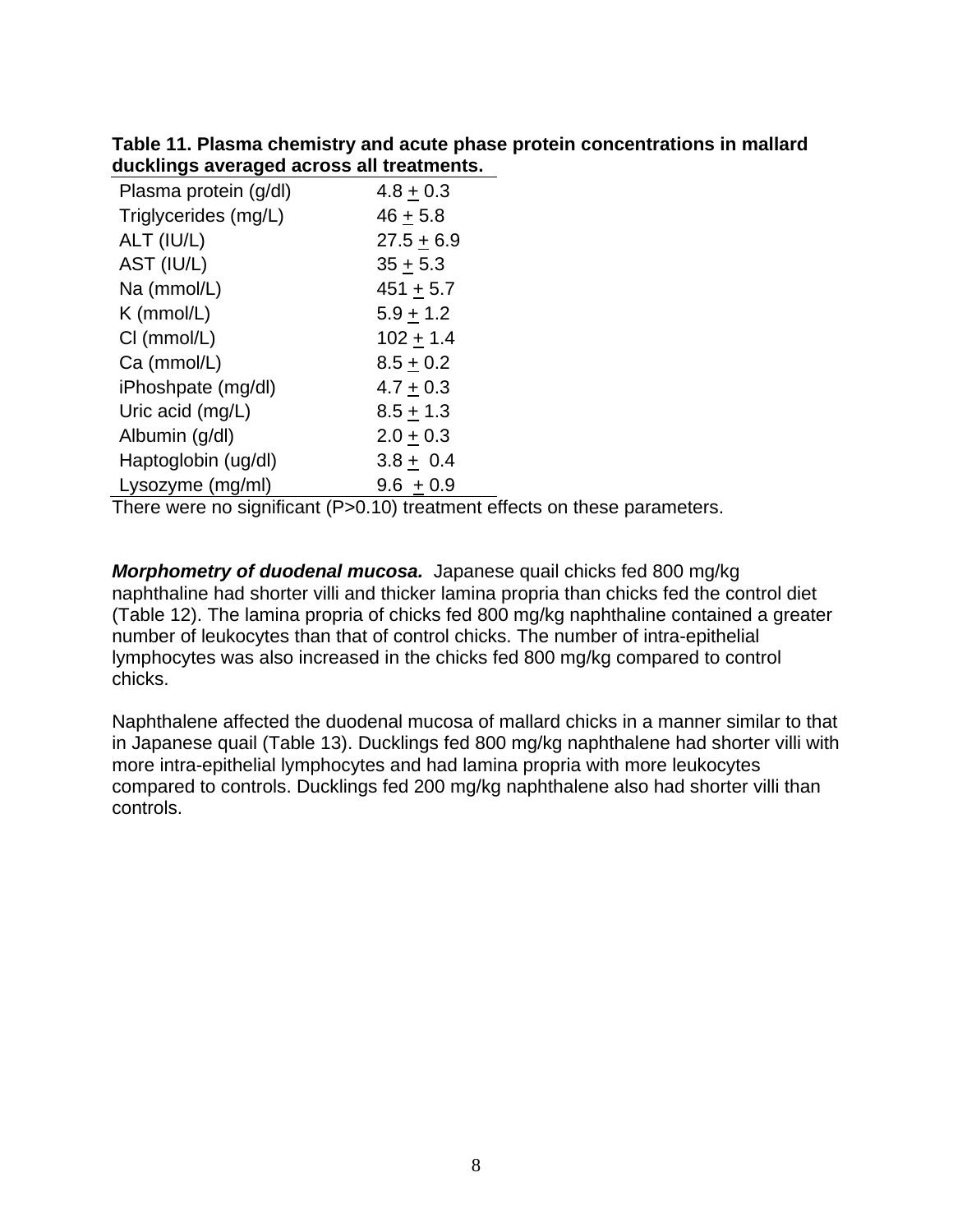| Level       | lamina propria villus height<br>thickness<br>$(\mu m)$ | $(\mu m)$            | villus width<br>$(\mu m)$ | crypt depth<br>$(\mu m)$ | intra-epithelial<br>lymphocytes<br>$(\#/$ villi $)$ | lamina propria<br>leukocytes<br>$(\#/$ villi $)$ |
|-------------|--------------------------------------------------------|----------------------|---------------------------|--------------------------|-----------------------------------------------------|--------------------------------------------------|
| $\mathbf 0$ | $22^{AB}$                                              | $221^{\overline{C}}$ | 37                        | 45                       | $11^{AB}$                                           | 21 <sup>A</sup>                                  |
| 50          | $23^{AB}$                                              | $215^{\circ}$        | 35                        | 43                       | $9^A$                                               | $25^{AB}$                                        |
| 100         | $26^{AB}$                                              | $233^{\circ}$        | 34                        | 45                       | $11^{AB}$                                           | $20^A$                                           |
| 200         | $20^A$                                                 | $220^{\circ}$        | 39                        | 47                       | $16^{AB}$                                           | $31^{AB}$                                        |
| 400         | $24^{AB}$                                              | $195^{AB}$           | 33                        | 41                       | $16^{AB}$                                           | 28 <sup>A</sup>                                  |
| 800         | 30 <sup>B</sup>                                        | 180 <sup>A</sup>     | 39                        | 39                       | $21^{\mathsf{B}}$                                   | 39 <sup>B</sup>                                  |
| <b>SEM</b>  | 2.1                                                    | 7.8                  | 3.1                       | 2.9                      | 3.1                                                 | 4.2                                              |
| P value     | 0.05                                                   | 0.02                 | 0.41                      | 0.11                     | 0.04                                                | 0.04                                             |

**Table 12. Effect of naphthalene on the histology of the duodenal mucosa of Japanese quail chicks.**

| Table 13. Effect of naphthalene on the histology of the duodenal mucosa of |  |
|----------------------------------------------------------------------------|--|
| mallard ducklings.                                                         |  |

| Level       | lamina propria villus height<br>thickness<br>$(\mu m)$ | $(\mu m)$         | villus width<br>$(\mu m)$ | crypt depth<br>$(\mu m)$ | intra-epithelial<br>lymphocytes<br>$(\#/$ villi $)$ | lamina propria<br>leukocytes<br>$(\#/$ villi $)$ |
|-------------|--------------------------------------------------------|-------------------|---------------------------|--------------------------|-----------------------------------------------------|--------------------------------------------------|
| $\mathbf 0$ | 126                                                    | $844^B$           | 219                       | 106                      | 18 <sup>A</sup>                                     | 39                                               |
| 50          | 134                                                    | 825 <sup>AB</sup> | 209                       | 112                      | 16 <sup>A</sup>                                     | 34                                               |
| 100         | 120                                                    | 849 <sup>B</sup>  | 233                       | 100                      | $15^A$                                              | 34                                               |
| 200         | 138                                                    | 813 <sup>A</sup>  | 218                       | 96                       | $19^{AB}$                                           | 38                                               |
| 400         | 102                                                    | $821^{AB}$        | 227                       | 108                      | $22^{AB}$                                           | 42                                               |
| 800         | 111                                                    | 806 <sup>A</sup>  | 235                       | 101                      | $28^B$                                              | 44                                               |
| <b>SEM</b>  | 4.6                                                    | 8.6               | 7.6                       | 3.9                      | 2.8                                                 | 3.5                                              |
| P value     | 0.08                                                   | 0.03              | 0.14                      | 0.37                     | 0.04                                                | 0.3                                              |

*Histopathology.* Naphthalene level did not significant significantly (P>0.2) affect the histology of any tissue in Japanese quail chicks. The kidney frequently displayed interstitial nephritis characterized by heterophil infiltration and infrequent signs of necrosis; however, this pathology was found in similar frequency in all treatment groups  $(P=0.46)$ .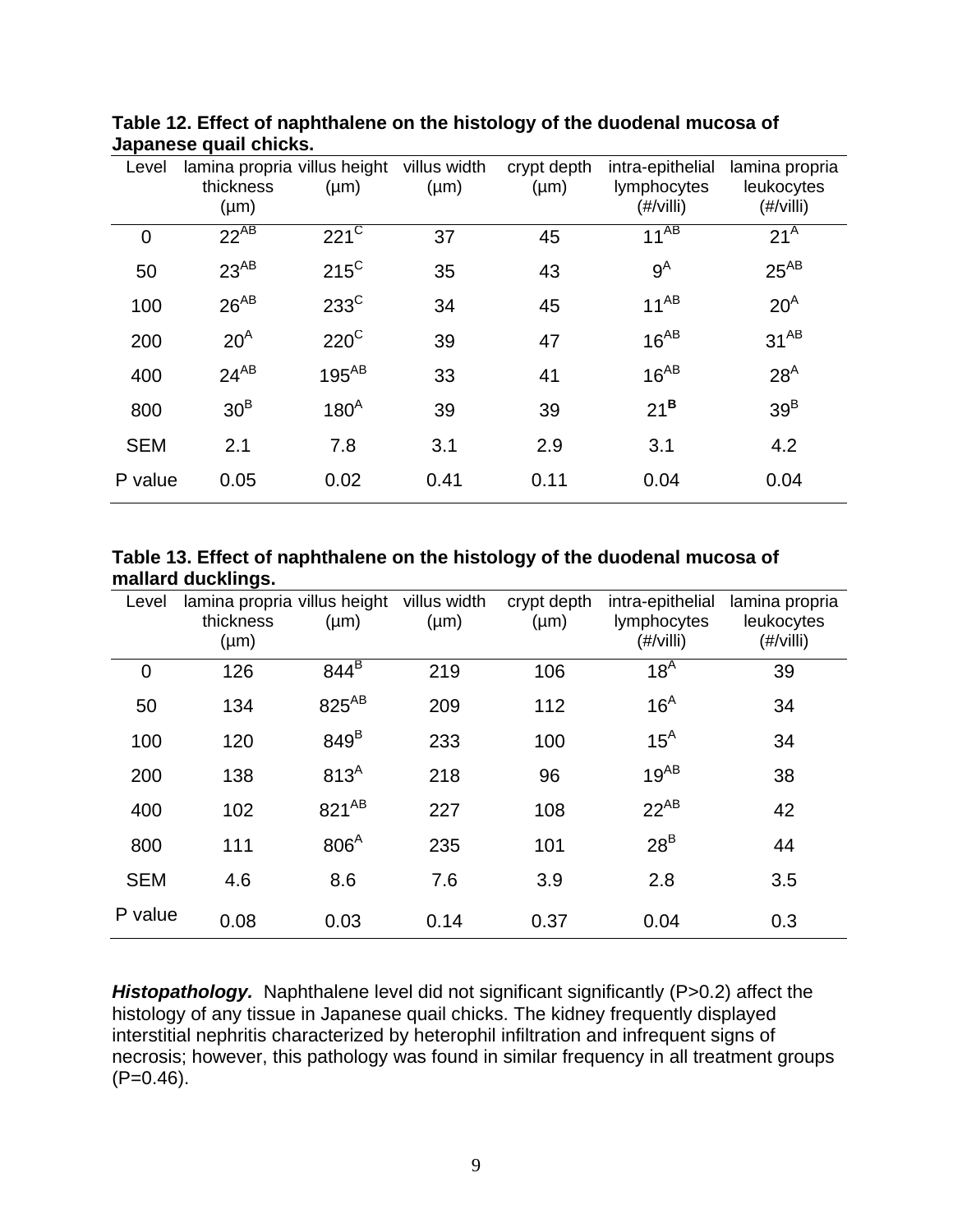Ducklings fed 800 mg/kg naphthalene, but not those fed lower levels, had significant multifocal necrosis of thymic lobules (Table 14). In some individuals, thymic vessels showed multifocal perivascular cuffing with lymphocyte infiltration; however there was not a significant effect of treatment on this pathology (P=0.22).

| Level<br>(mg/kg) | <b>Necrosis</b><br>index* | lymphocytes<br>$(\#/10^2 \,\mathrm{\upmu m})$ |
|------------------|---------------------------|-----------------------------------------------|
| 0                | $0.3^{A}$                 | 5.7                                           |
| 50               | 0.2 <sup>A</sup>          | 3.2                                           |
| 100              | 0.4 <sup>A</sup>          | 4.7                                           |
| 200              | $0.5^{AB}$                | 4.3                                           |
| 400              | 0.4 <sup>A</sup>          | 7.9                                           |
| 800              | $1.8^B$                   | 9.2                                           |

**Table 14. Effect of naphthalene on the incidence and severity of thymic pathology in ducklings.**

\*Scale: 0 equals no observable necrosis through 4 equals severe necroses.

## **DISCUSSION.**

Japanese quail and mallard ducks are model avian species that are frequently used in studies of ecotoxicology because of their well known husbandry parameters, relatively quick life cycle and easy availability. Both species grow very rapidly post-hatch and are vulnerable to toxicological influences on development and maturation.

Naphthalene, even at the highest level, did not impact growth rate or food intake of either species during the 14 day exposure period. The lack of effect on food intake indicates that changes in other parameters were a direct action of naphthalene and not an indirect effect of changed nutrition. Naphthalene did not have any observable effect on organ sizes or gross pathology. This observation, together with a lack of effect on food intake, suggests that the levels used in these experiments were well below acutely toxic levels.

Naphthalene appeared to affect the homeostasis of circulating white and red blood cells. Hemoglobin concentrations were decreased by feeding naphthalene to either species. White blood cells of quail were more sensitive to naphthalene than those of ducks. Naphthalene caused an increase in heterophils and a corresponding decrease in lymphocytes. Such an increase in the ratio of heterophils to lymphocyte is indicative of inflammation (Koutsos and Klasing, 2001). Similarly, chronic inflammation causes anemia. Thus, it is possible that the observed changes in blood cells were secondary to inflammation in the intestine and the thymus.

The intestinal epithelium was very sensitive to naphthalene as evidenced by shortening of villi, thickening of the lamina propria, and infiltration of leucocytes. All of these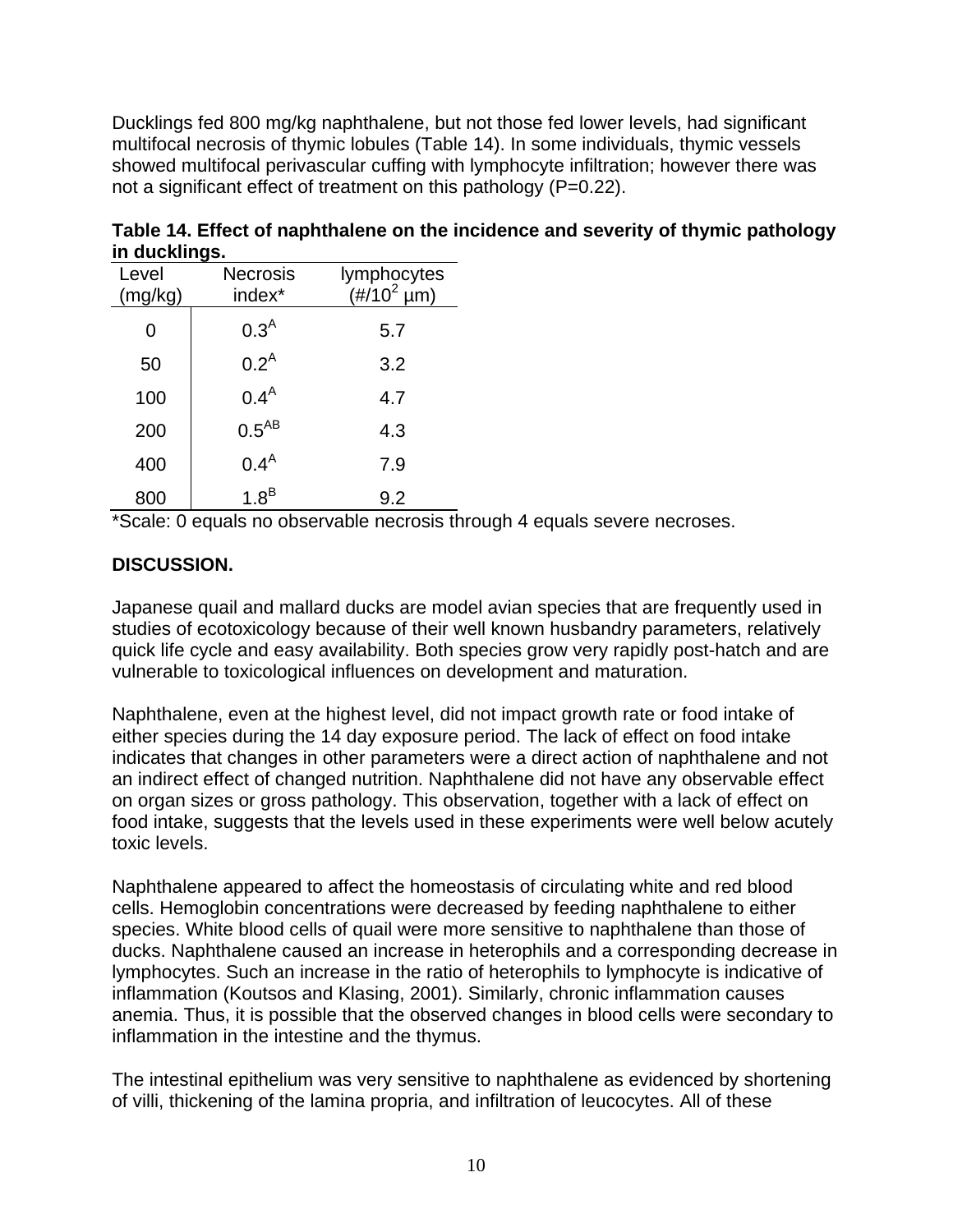changes are indicative of inflammation. Given that naphthalene exposure occurred via the feed, it is likely that it was having a direct inflammatory effect on the intestinal epithelium; although an indirect effect via impaired defenses against the intestinal microbiota cannot be ruled out.

Besides the intestines, the only organ that was histologically influenced by naphthalene was the thymus. The thymus is a site of generation of T lymphocyte diversity, which is critical for cellular immunity. The first two weeks after hatching is the time of maximal thymic activity and the thymus is among the most metabolically and developmentally active tissues in the body. Thus, it is not surprising that the thymus was especially sensitive to naphthalene. Given the importance of T cell development early in life for immunity in adulthood, T lymphocyte functions may be a sensitive sentinel for long term toxic effects of naphthalene.

The lowest observable effect levels of naphthalene in growing quail, growing ducklings, and adult reproducing quail (Klasing et al., 2007) are shown in Table 15.

|                         | Dietary level (mg/kg) |               |                   |
|-------------------------|-----------------------|---------------|-------------------|
| Parameter               | Growing ducks         | Growing quail | Reproducing quail |
| Body weight             |                       |               | 200               |
| Feed intake             |                       |               | 200               |
| Kidney weight           |                       |               | 100               |
| Hematocrit              |                       | 800           | 200               |
| Hemoglobin              | 400                   | 400           |                   |
| <b>Blood leukocytes</b> |                       | 100           |                   |
| Intestinal pathology    | 200                   | 400           | 200               |
| Thymic pathology        | 800                   |               |                   |

#### **Table 15. Dietary naphthalene concentrations that significantly affected various parameters in quail and ducks.**

Missing values indicates that there were no significant effects (P<0.05).

In general, hatchling quail and ducks were similarly affected by naphthalene. A two week study in hatchling quail was similarly efficacious as a 14 week study in reproducing adults for determining the lowest observable effect level for naphthalene.

### **LITERATURE CITATIONS**

Briggs, K. T. Yoshida, S. H., and Gershwin, M. E. 1996. The influence of petrochemicals and stress on the immune system of seabirds. Regulatory Toxicology and Pharmacology 23: 145-155.

Coon, N. C. and Dieter, M. P. 1981. Responses of Adult Mallard Ducks to Ingested South Louisiana Crude Oil. Environmental Research 24, 309-314.

Crocker, A.D., Cronshaw, J. and Holmes, W.N. 1974. The Effect of a Crude Oil on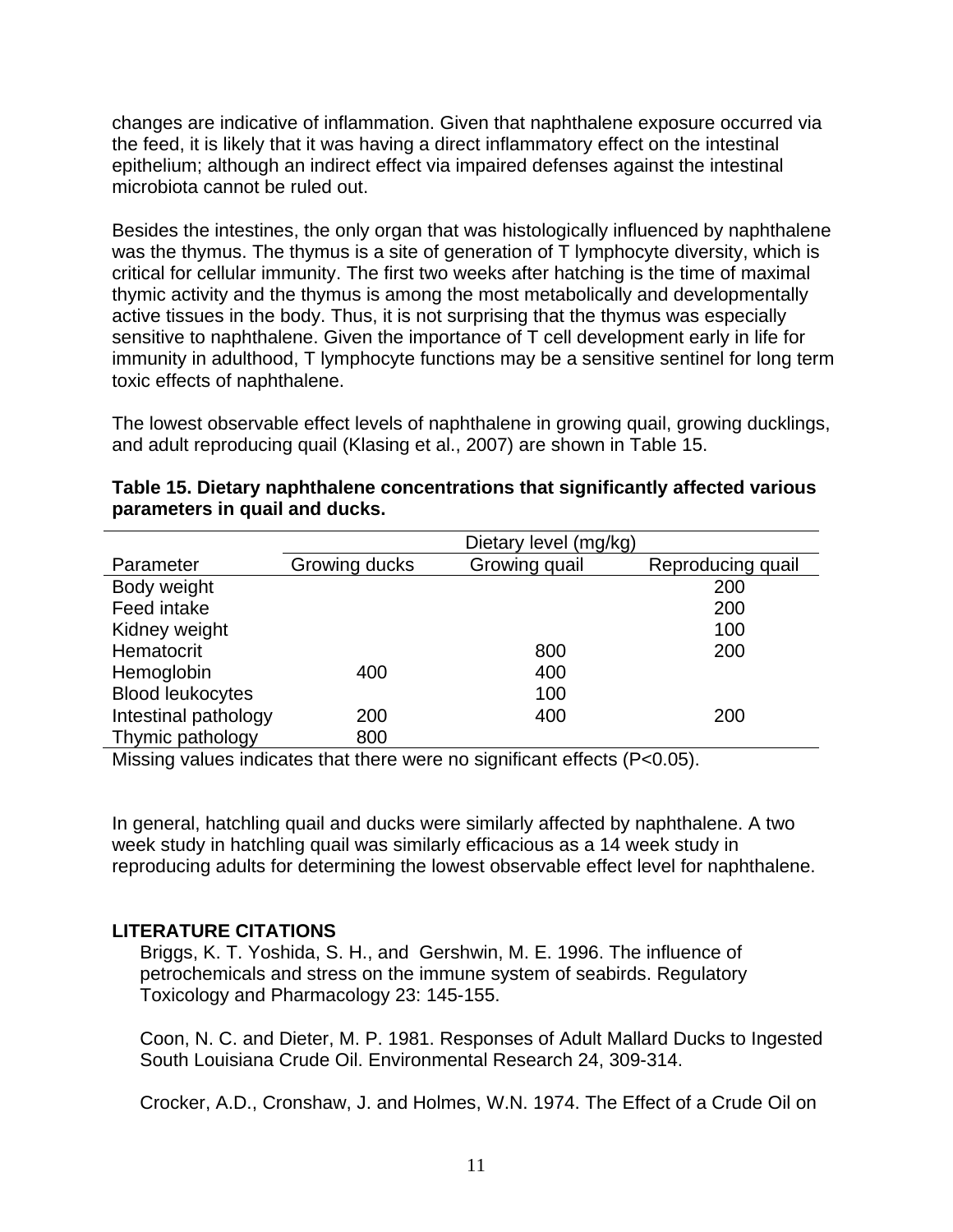Intestinal Absorption in Ducklings (*Anas platyrhynchos*). Environmental Pollution 7:165-177.

Douben, P.E. 2003. PAHs: An Ecotoxicological Perspective. John Wiley and Sons, Inc, Hoboken, NJ, USA.

Eisler, R. 1987. Polycyclic Aromatic Hydrocarbon Hazards to Fish, Wildlife, and Invertebrates: A Synoptic Review. Biological Report 85.1.11. US Fish and Wildlife Service, Washington, D.C.

Fry, D. M., and Lowenstine, L. L. (1985). Pathology of common murres and Cassin's auklets exposed to oil. Archives Environmental Contamination and Toxicology **14**, 725-737.

Grau, C. R., Roudybush, T., Dobbs, J., and Wathen, J. 1977. Altered yolk structure and reduced hatchability of eggs from birds fed single doses of petroleum oils. Science 195: 779-781.

Hartung, R., and Hunt, G. S. 1966. Toxicity of some oils to waterfowl. Journal of Wildlife Management 30:564-570.

Holmes, W. N. 1990. Some Evidence for an Effect of Ingested Petroleum on the Fertility of the Mallard Drake (*Anas platyrhynchos*). Archives Environmental Contamination and Toxicology 19, 898-901.

Jessup, D.A. and Leighton, F.A. 1996. Oil Pollution and Petroleum Toxicity to Wildlife. In: Noninfectious Diseases of Wildlife. Eds., A. Fairbrother, L.N. Locke and G.L. Hoff. Iowa State University Press. Ames, Iowa. Pp. 141-156.

Kaputska, L.A. 2004. Establishing Eco-SSLs for PAHs: Lessons Revealed from a Review of Literature on Exposure and Effects to Terrestrial Receptors. Human and Ecological Risk Assessment 10:185-205.

Klasing, K.C. 2006. Effect of Polycyclic Aromatic Hydrocarbon Ingestion on Japanese Quail. Contract Report submitted to the California Department of Fish and Game, Office of Spill Prevention and Response. Interagency Agreement #P0575009.

Klasing, K., Donohoe, R. and Yamamoto, J. 2007. Dietary exposure to naphthalene in the Japanese Quail (*Coturnix coturnix japonica*). In: Proceedings of the 9<sup>th</sup> International Effects of Oil on Wildlife Conference. June 25-29, 2007. Monterey, CA.

Klasing, K.C., Adler, K.L., Remus, J.C. and Calvert, C.C. 2002. Dietary betaine increases intraepithelial lymphocytes in the duodenum of coccidia-infected chicks and increases functional properties of phagocytes. Journal of Nutrition 132:2274-82.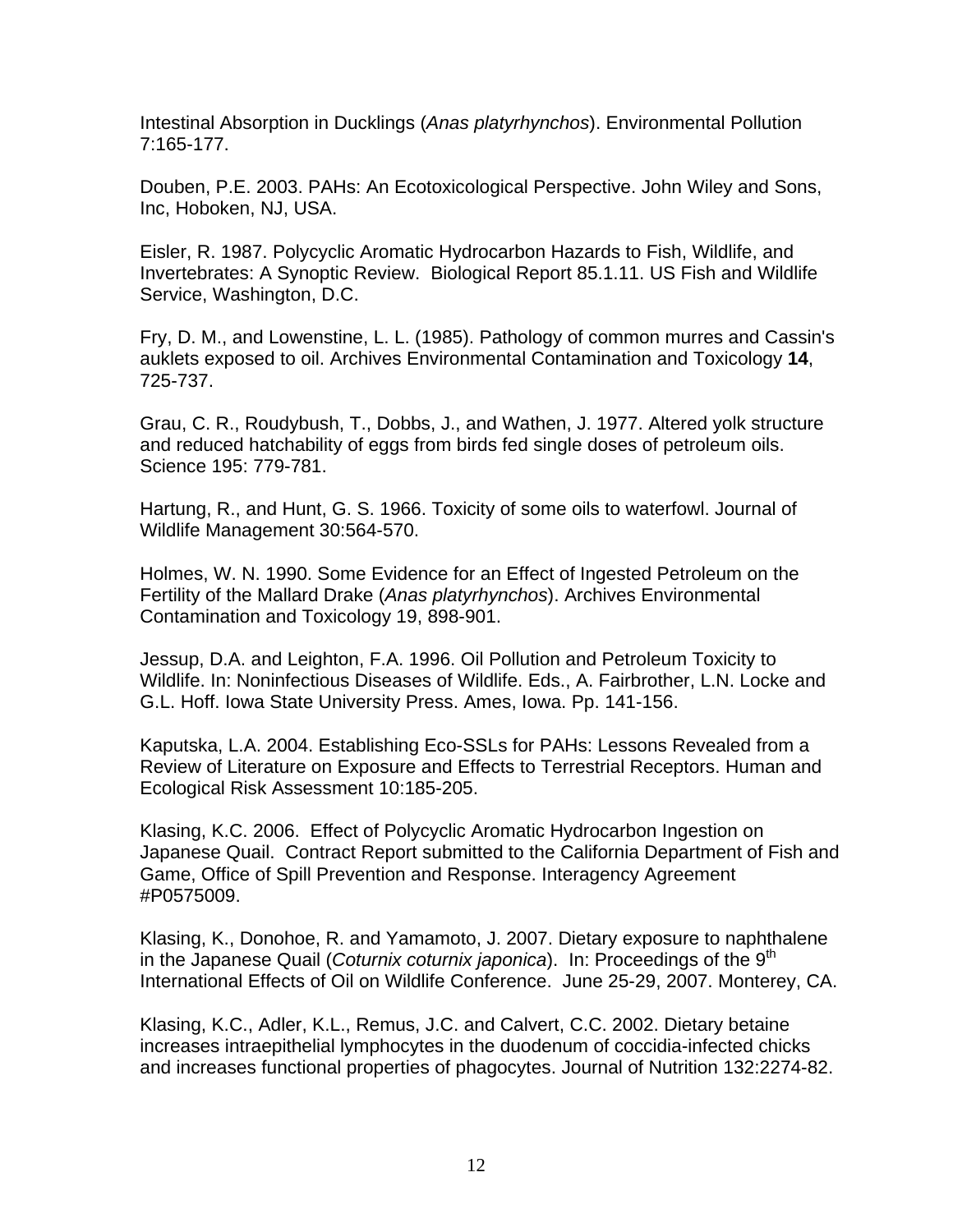Koutsos, E. A. and Klasing, K. C. 2001. The Acute Phase Response in Japanese Quail (*Coturnix coturnix japonica*). Comparative Biochemistry and Physiology Part C Toxicology & Pharmacology 128C: 255-263.

Lawler, G. C., Loong, W.-A., and Laseter, J. L. 1978. Accumulation of aromatic hydrocarbons in tissues of petroleum-exposed mallard ducks (*Anas platyrhynchos*). Environmental Science and Technology 12: 51-54.

Lee, R.F. and Anderson, J.W. 2005. Significance of cytochrome P450 system responses and levels of bile fluorescent aromatic compounds in marine wildlife following oil spills. Marine Pollution Bulletin 50:705-723. Leighton, F. A. 1993. The toxicity of petroleum oils to birds. Environmental Review 1: 92-103.

Newman, S. H. 1998. The Toxicological and Pathological Effects of Petroleum Exposure and Rehabilitation on the Health of Marine Birds. Ph.D. Thesis, University of California, Davis.

Stubblefield, W. A., Hancock, G. A., Prince, H. H., and Ringer, R. K. 1995a. Effects of Naturally Weathered Exxon Valdez Crude Oil on Mallard Reproduction. Environmental Toxicology and Chemistry 14, 1951-1960.

Stubblefield, W. A., Hancock, G. A., Ford, W. H., and Ringer, R. K. 1995b. Acute and Subchronic Toxicity of Naturally Weathered Exxon Valdez Crude Oil in Mallards and Ferrets. Environmental Toxicology and Chemistry 14, 1941-1950.

Szaro, R.C., Dieter, M.P., Heinz, G.H., and Ferrell, J.F. 1978. Effects of Chronic Ingestion of South Louisiana Crude Oil on Mallard Ducklings. Environmental Research 17:426-436.

U.S. Environmental Protection Agency (USEPA). 1996. Ecological Effects Test Guidelines: OPPTS 850.2300, Avian Reproduction Test. USEPA, Prevention, Pesticides and Toxic Substances. EPA 712-C-96-141.

USEPA. 1988. Toxicological Review for Naphthalene. Support Document of the Summary Information on the Integrated Risk Information System. U.S. EPA, Washington, D.C.

Wang, Z., Hollebone, B.P., Fingas, M., Fieldhouse, B., Sigouin, L., Landriault, M., Smith, P., Noonan, J. and Thouin, G. 2003. Characteristics of Spilled Oils, Fuels, and Petroleum Products: 1. Composition and Properties of Selected Oils. U.S. EPA, National Exposure Research Laboratory. EPA/600/R-03/072.